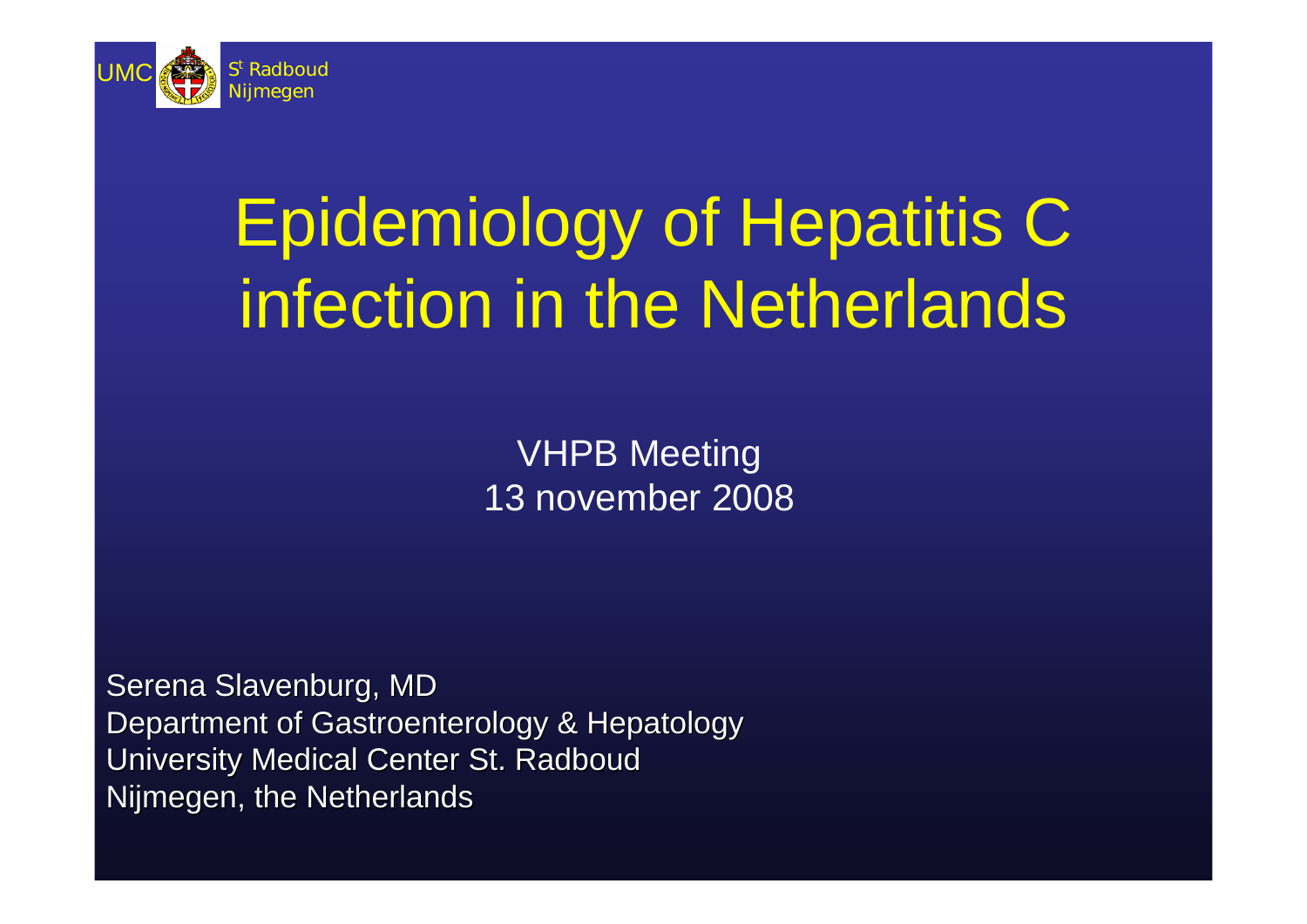

### **Content**

- Hepatitis C
- Incidence of Hepatitis C in the Netherlands
- Prevalence general population
- Prevalence in blood donors
- Population at risk
- Review of literature
- Conclusion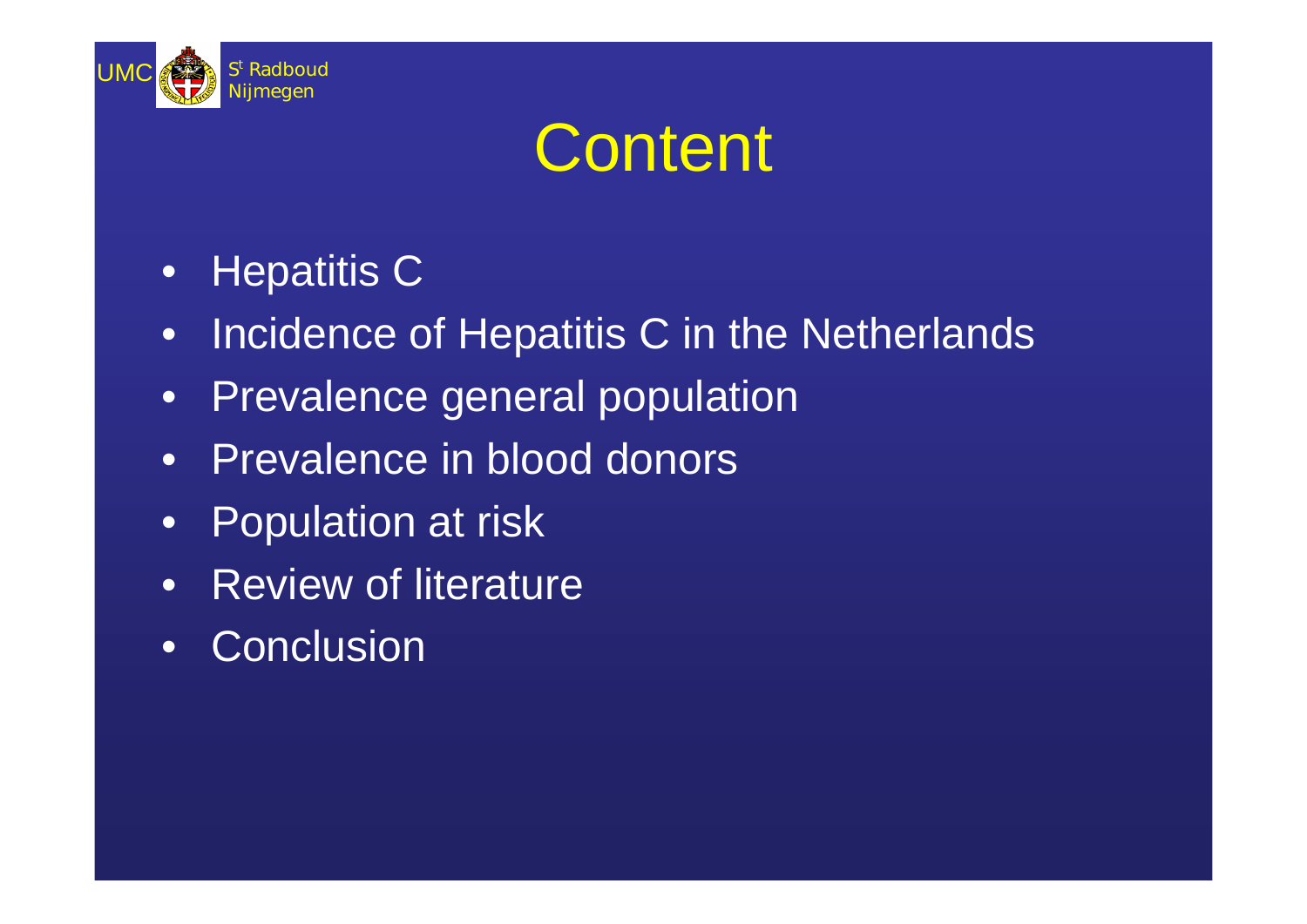

## **Hepatitis C**

#### Hepatitis C can lead to chronic liver disease Liver cirrhosis in 20-30%

#### Transmission:

- Blood transfusion
- Anti-rhesus(D) immunglobulin
- Haemodialysis
- Medical equipment
- Dentist
- Transplants
- Syringes
- Needles (IV drug use)
- Straw, spoon, tattoo, piercings
- Parenteral transmission
- Controversial: sexual transmission

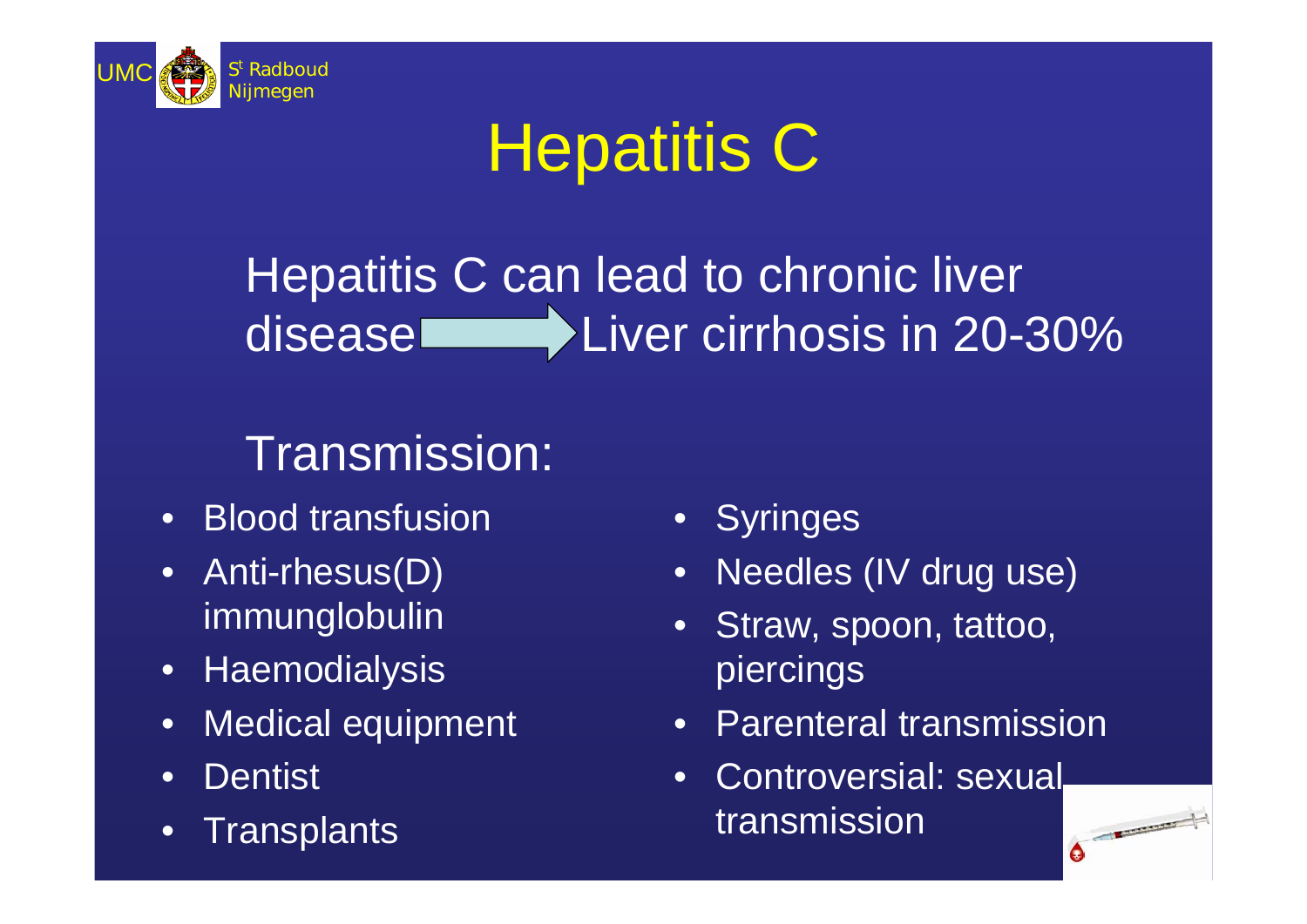

#### Incidence of HCV in Netherlands (ISIS)

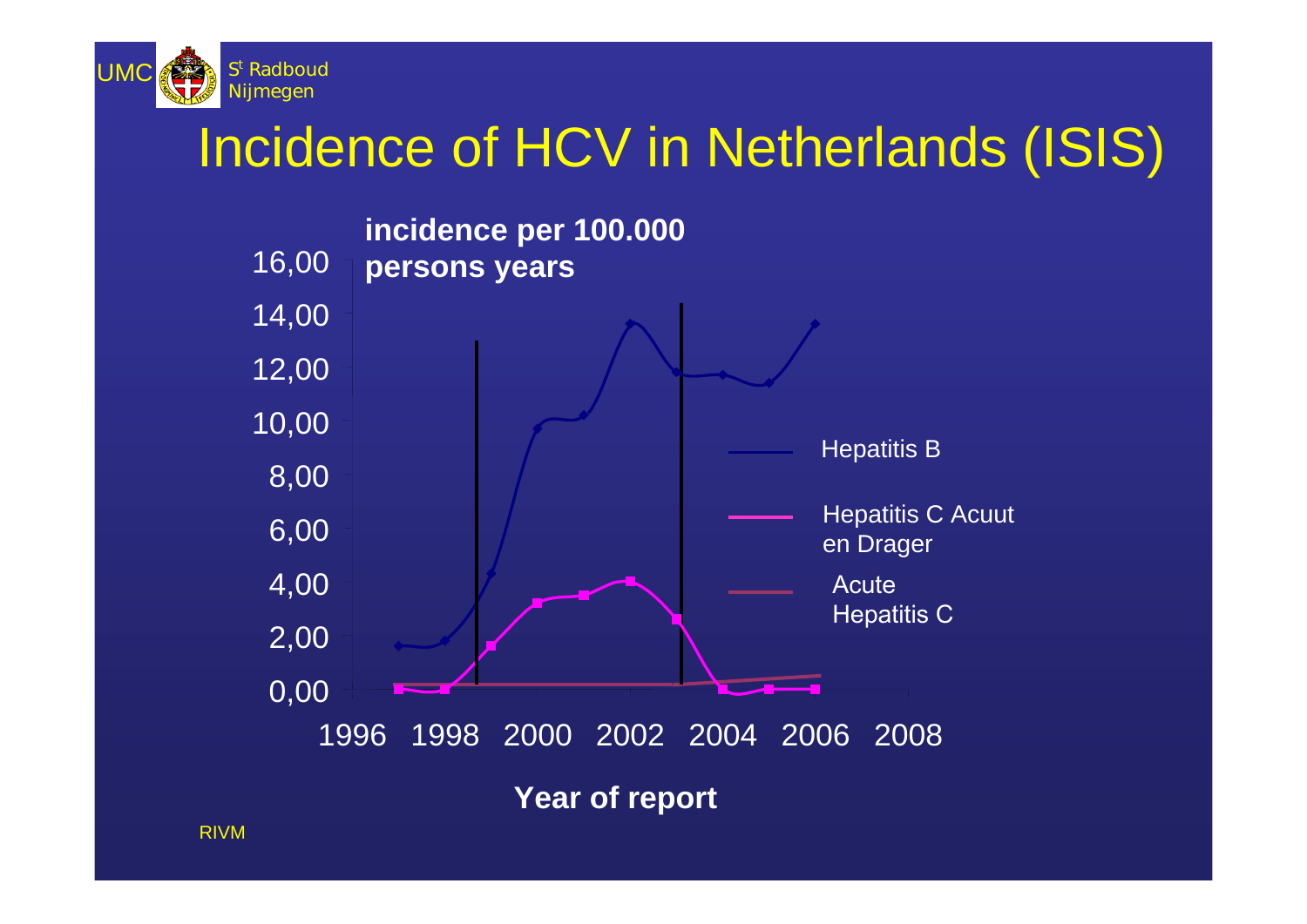

#### Report of patients with acute HCV



RIVM 2008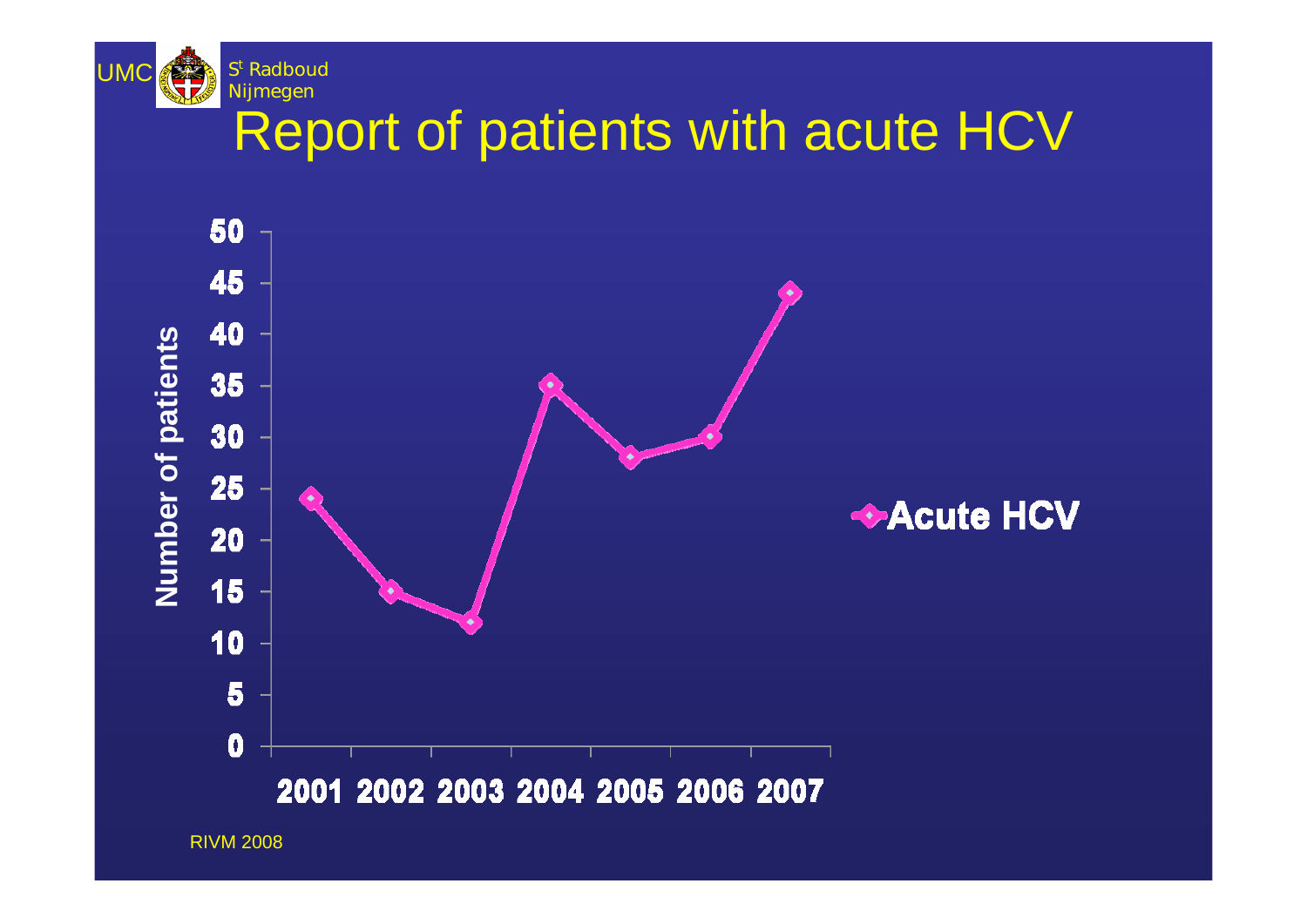

#### Prevalence HCV general population

• Little known about seroprevalence in general population

| <b>Author</b>                                | <b>Population</b>         | <b>Location</b>                 | <b>Study</b><br>Year | <b>Sample Size</b> | <b>HCV</b><br><b>Prevalence</b> |
|----------------------------------------------|---------------------------|---------------------------------|----------------------|--------------------|---------------------------------|
| Slavenburg et al.                            | <b>General population</b> | Region<br>Arnhem/Nijmegen       | 2006                 | 2200               | 0.2%                            |
| Baaten et al.                                | <b>General population</b> | Amsterdam                       | 2004                 | 1355               | 0.6%                            |
| Veldhuijzen et al.<br><b>Pienter Project</b> | <b>General population</b> | Serumbank<br><b>Netherlands</b> | 1996                 | 7373               | 0.08%                           |

Slavenburg et al. NJM 2008, Baaten et al. J Med Virol 2007, Veldhuijzen et al. RIVM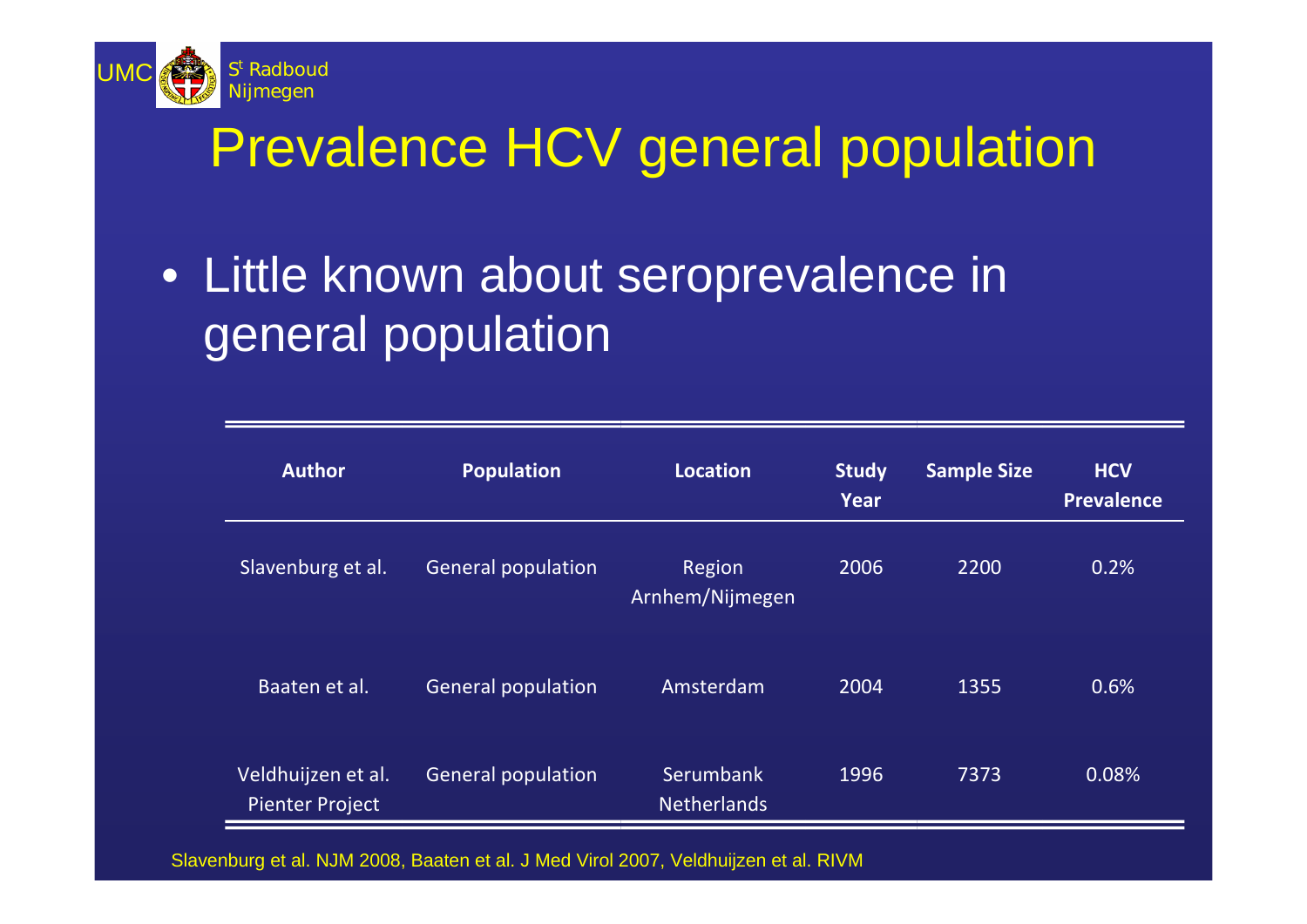

### HCV in Blood donors



Van der Bij et al. Transfusion 2006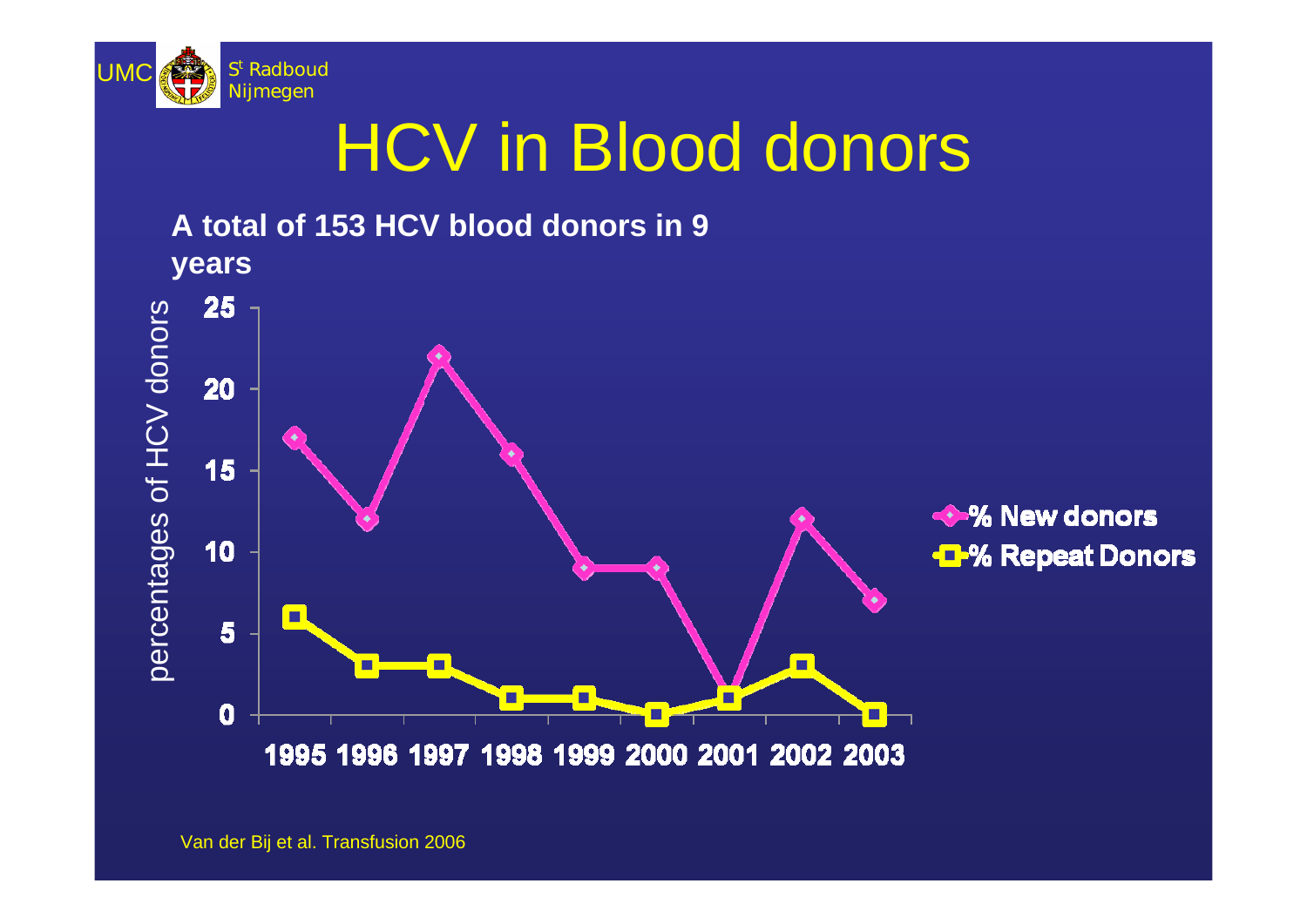

#### Infection Risks and unreported risks among new 404 blood donors confirmed positive for HBV, HCV

|                                                                                          | <b>HBV</b>  | <b>HCV</b>  |
|------------------------------------------------------------------------------------------|-------------|-------------|
| Infection risks                                                                          | $(n = 222)$ | $(n = 105)$ |
| Born in endemic country                                                                  | 65 (29)     | 8(8)        |
| Sub-Saharan Africa in past 12 months†                                                    |             | О           |
| Needle or laceration accidents                                                           | 10(5)       | 8 (8)       |
| <u>In past 12 months†</u>                                                                |             |             |
| Injecting drug uset                                                                      | O(0)        | 20 (19)     |
| <b>Tauoo</b>                                                                             | 14 (6)      | 27(26)      |
| In past 12 months†                                                                       | 2           | з           |
| Piercing                                                                                 | 27(13)      | 22 (21)     |
| In past 12 months†                                                                       | 4           | O           |
| Acupuncture                                                                              | 20(9)       | 19 (18)     |
| In past 12 months, unhygienic circumstances†                                             |             |             |
| Receiving blood products                                                                 | 32(14)      | 38 (36)     |
| In past 12 months†                                                                       |             | Ο           |
| Treatment in poor hygienic circumstances                                                 | 46 (21)     | 23 (22)     |
| (e.g., in nonindustrialized country)                                                     |             |             |
| Endoscopy                                                                                | 23(10)      | 2(2)        |
| In past 12 months†                                                                       | 2           |             |
| Male-to-male sext                                                                        | 5(2)        | 7 (7)       |
| >10 sexual partners in lifetime                                                          | 29 (15)     | 31 (30)     |
| $\mathbf{v}$ in $\mathbf{v}$ is $\mathbf{v}$ in $\mathbf{v}$ in $\mathbf{v}$ is a second |             |             |

Van der Bij et al. Transfusion 2006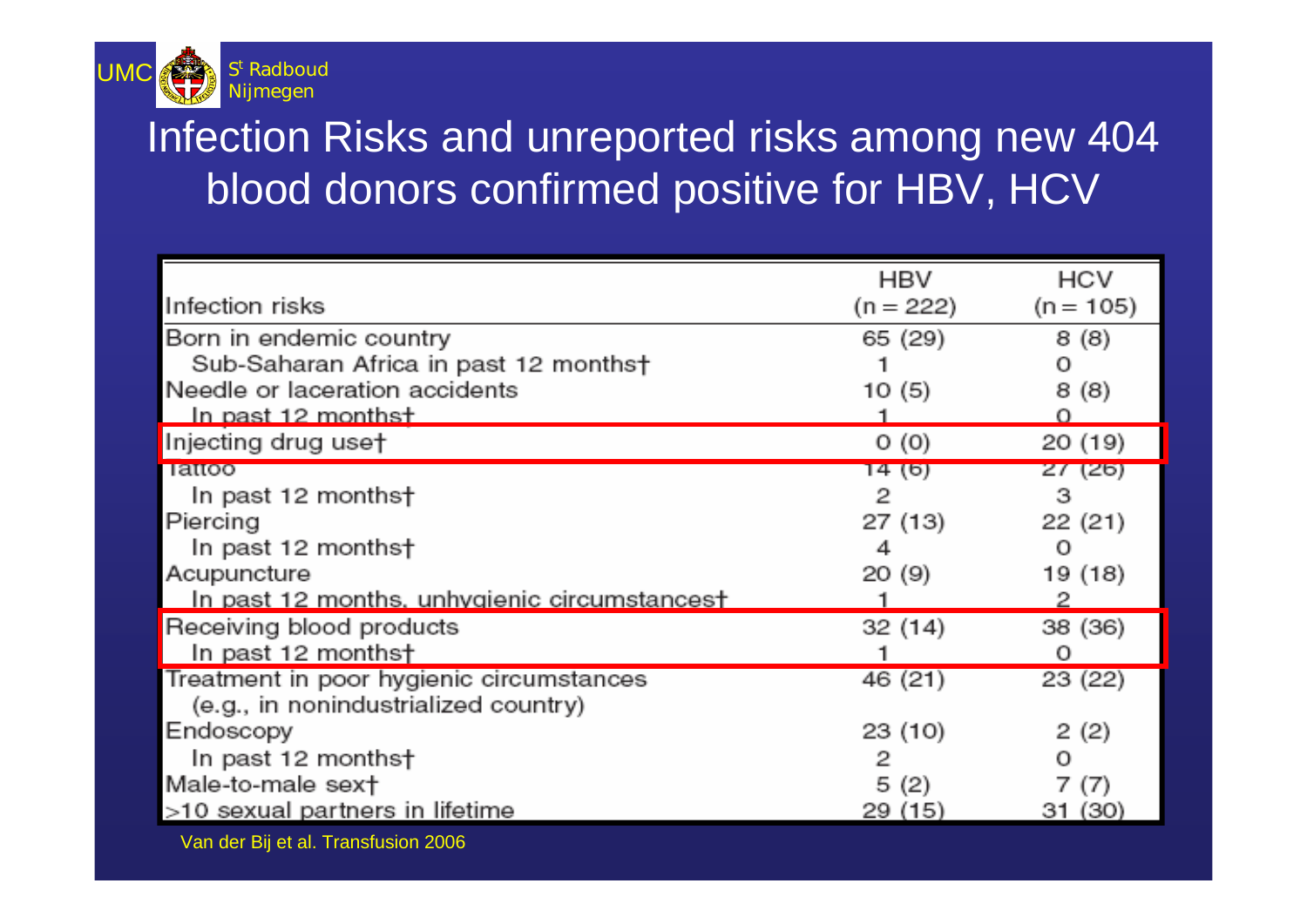

#### Infection Risks and unreported risks among 167 repeat blood donors confirmed positive for HBV, HCV

| Infection risks                                     | HBV<br>$(n = 57)$ | <b>HCV</b><br>$(n = 18)$ |
|-----------------------------------------------------|-------------------|--------------------------|
| Born in endemic country                             | 5(9)              | O(0)                     |
| Sub-Saharan Africa in past 12 months†               | О                 | Ω                        |
| Needle or laceration accidents                      | 5(9)              | 3(17)                    |
| <u>In nast 12 monthst.</u>                          |                   |                          |
| Injecting drug use†                                 | O(0)              | 3(17)                    |
| lattoo                                              | 3(5)              | 2 (11)                   |
| In past 12 months†                                  |                   | ο                        |
| Piercing                                            | 9(16)             | 3(17)                    |
| In past 12 months†                                  | 2                 | о                        |
| Acupuncture                                         | 3(5)              | 0(0)                     |
| <u>In past 12 months, unhvoienic circumstancest</u> |                   |                          |
| Receiving blood products†                           | 4(7)              | 7 (39)                   |
| In past 12 months                                   |                   | 0                        |
| Treatment in poor hygienic circumstances            | 3(5)              | 1 (6)                    |
| (e.g., in non industrialized country)               |                   |                          |
| Endoscopy                                           | 3(5)              | 0(0)                     |
| In past 12 months†                                  | 1                 | О                        |
| Male-to-male sext                                   | 8(14)             | 2(11)                    |
| >10 sexual partners in life-time                    | 11 (19)           | 2(11)                    |
| New sexual partner in past year                     | 12 (21)           | 4 (22)                   |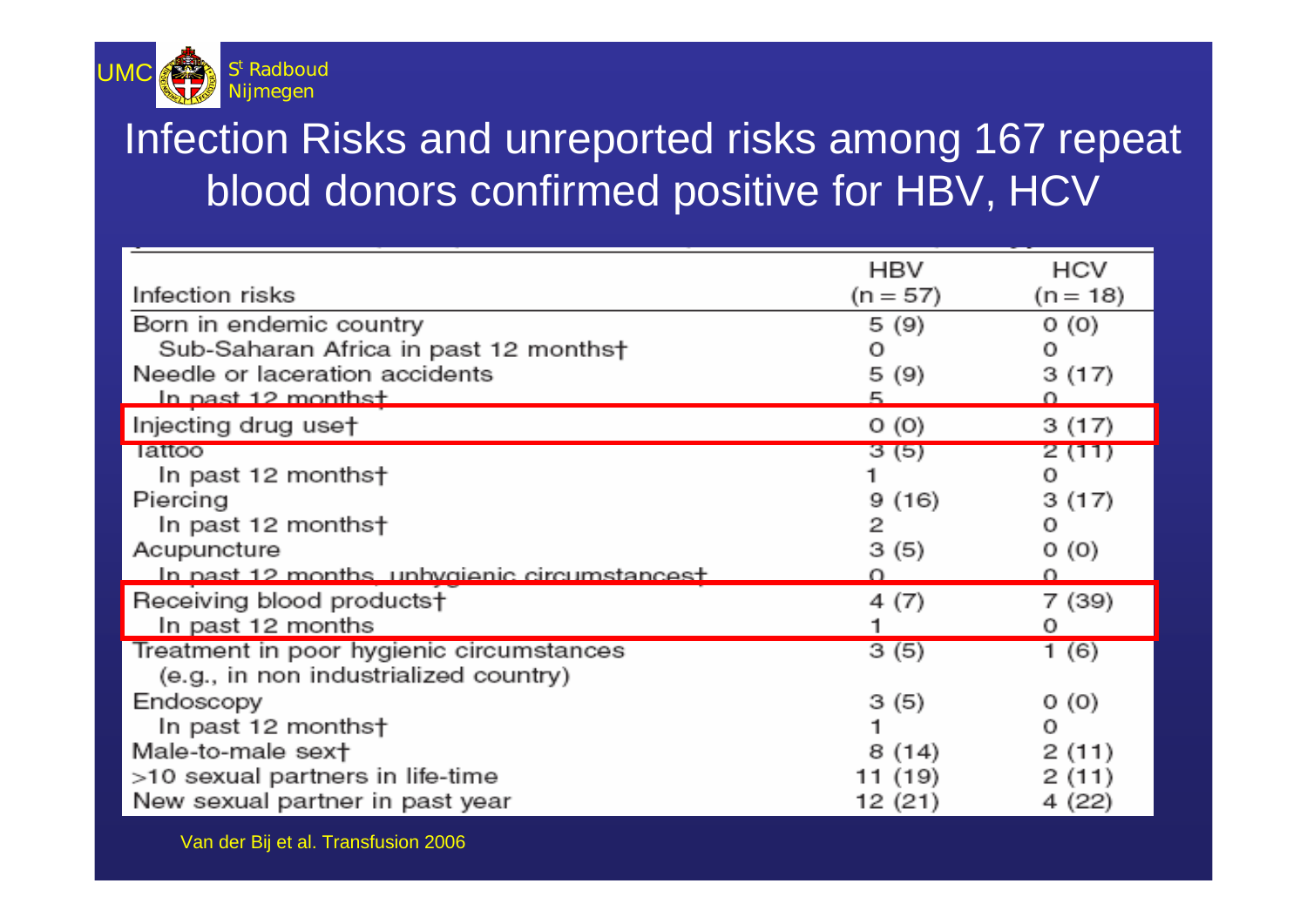

# Population at risk

- IDU (intravenous drug use)
- $\mathcal{L}_{\mathcal{A}}$ Haemodialysis patients
- $\mathcal{L}_{\mathcal{A}}$ Haemophilia patients
- Immigrants
- Men who have sex with men
- –Transfusion before 1992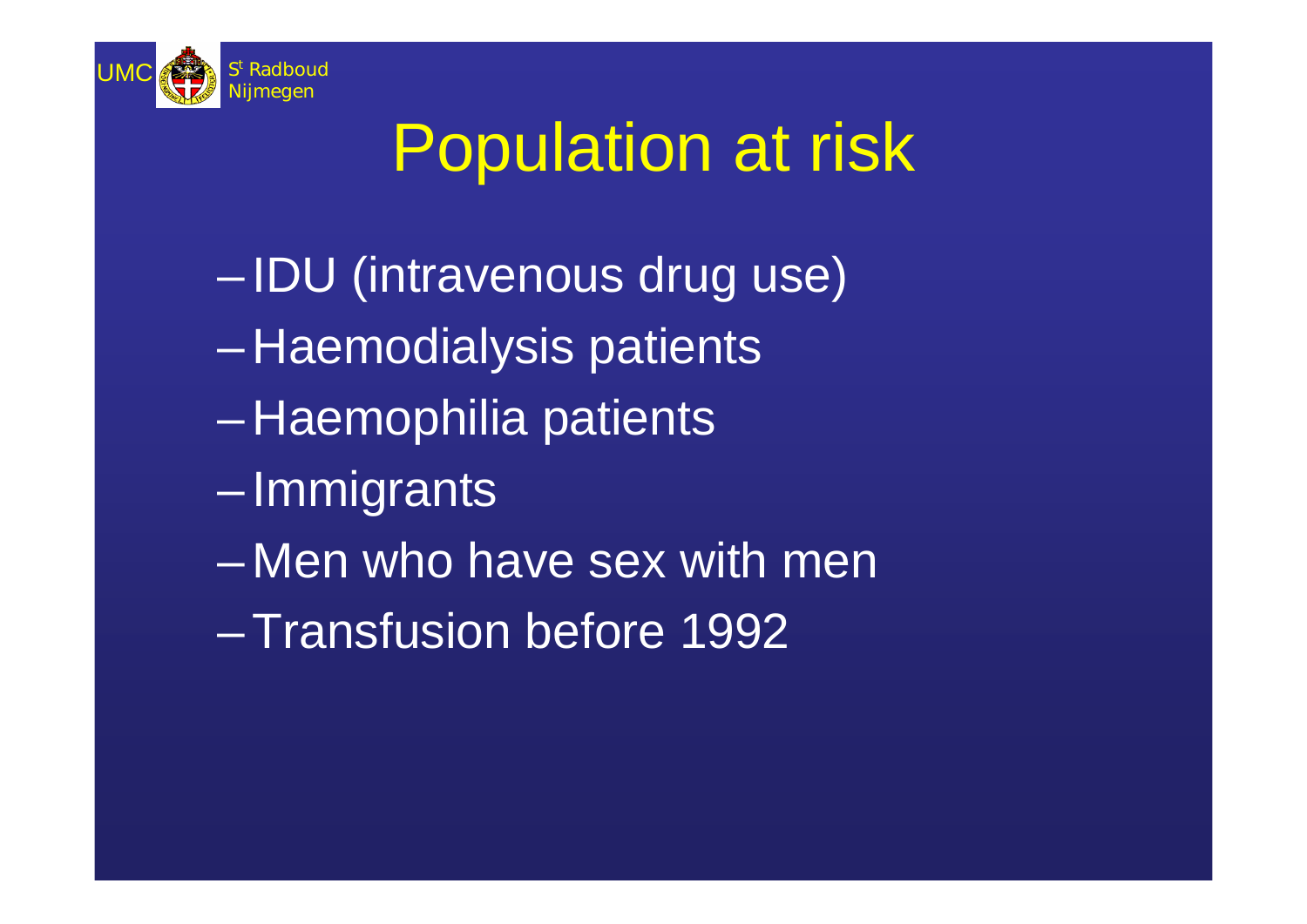

# Prevalence of HCV in IDU

- Amsterdam cohort study since 1985
	- Decreasing prevalence
		-

• 1986: 86% **2005: 44-64%** 

- 47% The Hague
- 79% Rotterdam
- Difference non-injecting vs injecting DU  $-0.7\%$ -6.5% vs 44-64%

van den Hoek et al. AIDS 1998, van Ameijden et al Eur J Epidemiol 1993, Kretzschmar, 2004 RIVM, van de Laar J Med Virol 2005, Van de Berg et al. Eur J Epidemiol 2007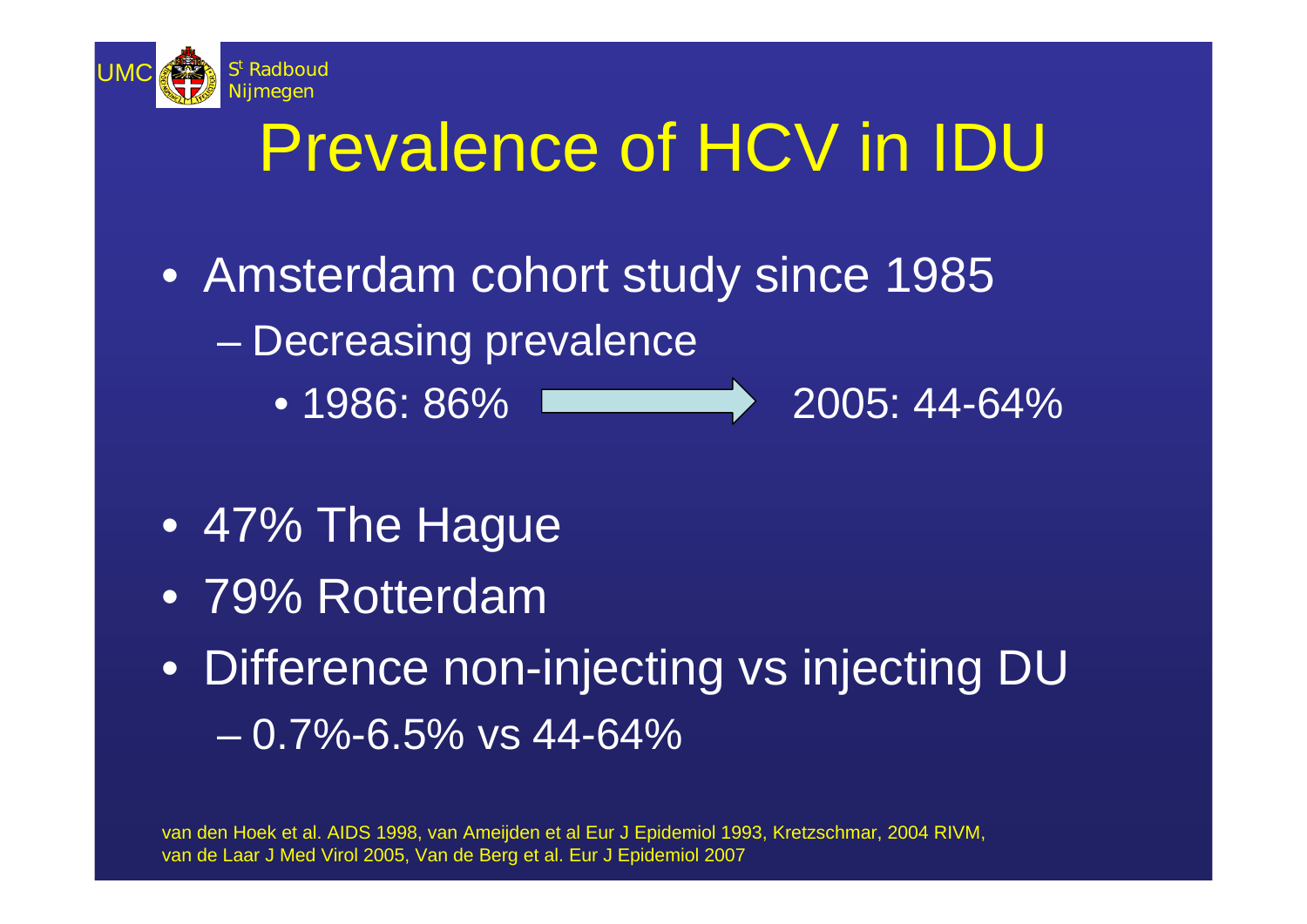

#### Incidence of HCV IDU

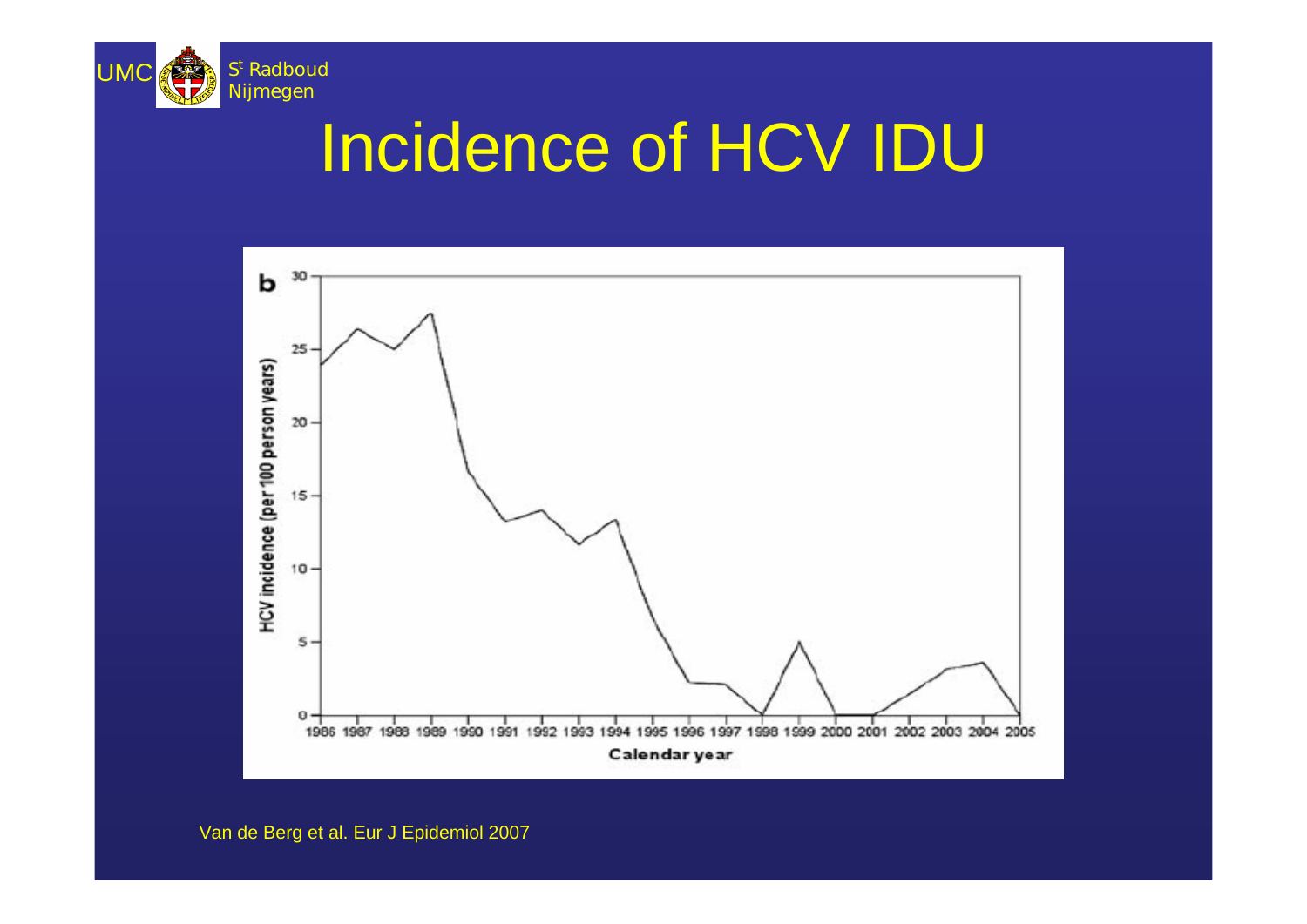

## Haemodialysis patients

| Diagnosis                         | First round<br>$(n = 2281)$ | Second round<br>$(n = 2286)$ |
|-----------------------------------|-----------------------------|------------------------------|
| Seropositive or HCV-RNA positive  | 67(2.9)                     | 76 (3.4)                     |
| Seropositive and HCV-RNA positive | 53 (79.1)                   | 59 (77.6)                    |
| Only seropositive                 | 9(13.4)                     | 15(19.7)                     |
| Only HCV-RNA positive             | 5(7.5)                      | 2(2.6)                       |
| Paired serum samples              | 960(42.1)                   | 960 (42.0)                   |
| Seropositive or HCV-RNA positive  | 35(3.6)                     | $44^a$ (4.6)                 |
| Single serum sample only          | 1321 (57.9)                 | 1326 (58.0)                  |
| Seropositive or HCV-RNA positive  | 32(2.4)                     | 32(2.4)                      |
| Hemodialysis                      | 1808 (79)                   | 1837 (80)                    |
| Seropositive or HCV-RNA positive  | 60(3.3)                     | 67(3.6)                      |
| Peritoneal dialysis               | 473 (21)                    | 449 (20)                     |
| Seropositive or HCV-RNA positive  | 7(1.5)                      | 9(2.0)                       |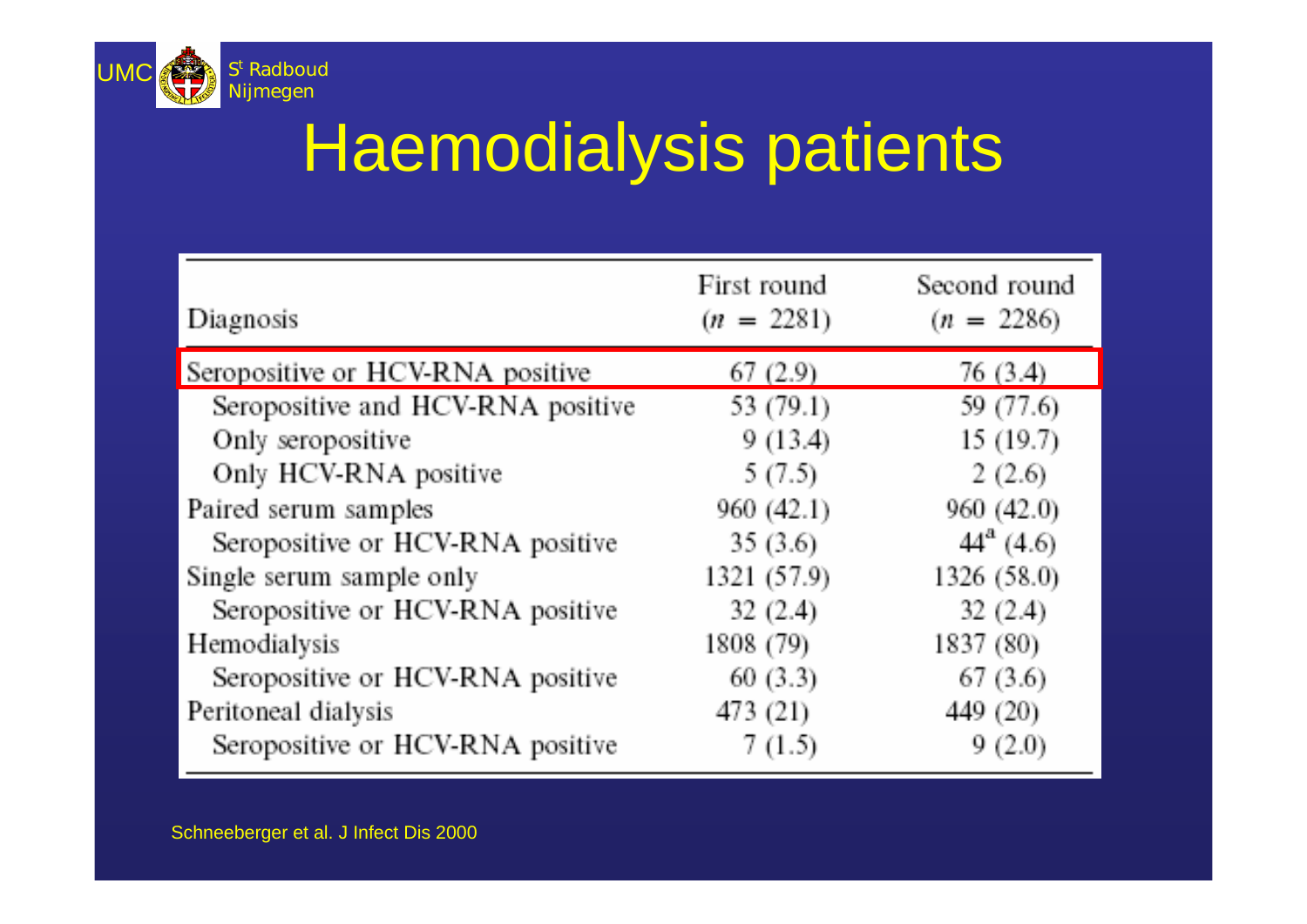

# Risk of HCV infection in **Haemodialysis**

| Risk factor(s)                | Odds ratio<br>$(95\% \text{ CI})$ | Attributable risk<br>$(95\% \text{ CI})$ | P    |
|-------------------------------|-----------------------------------|------------------------------------------|------|
| Hemodialysis before 1992      | 5.2 $(1.4-20.3)$                  | $24(5-38)$                               | .011 |
| Transplantation before 1994   | 5.9 $(1.5-22.6)$                  | $26(8-41)$                               | .006 |
| Foreign country of birth      | $3.4(1.3-9.2)$                    | $40(7-61)$                               | .014 |
| Dialysis in a foreign country | 4.3 $(1.3-14.6)$                  | $24(5-40)$                               | .015 |
| Four risk factors combined    | $6.6(2.5-17.3)$                   | $62(35-78)$                              | .001 |

CI, confidence interval. NOTE.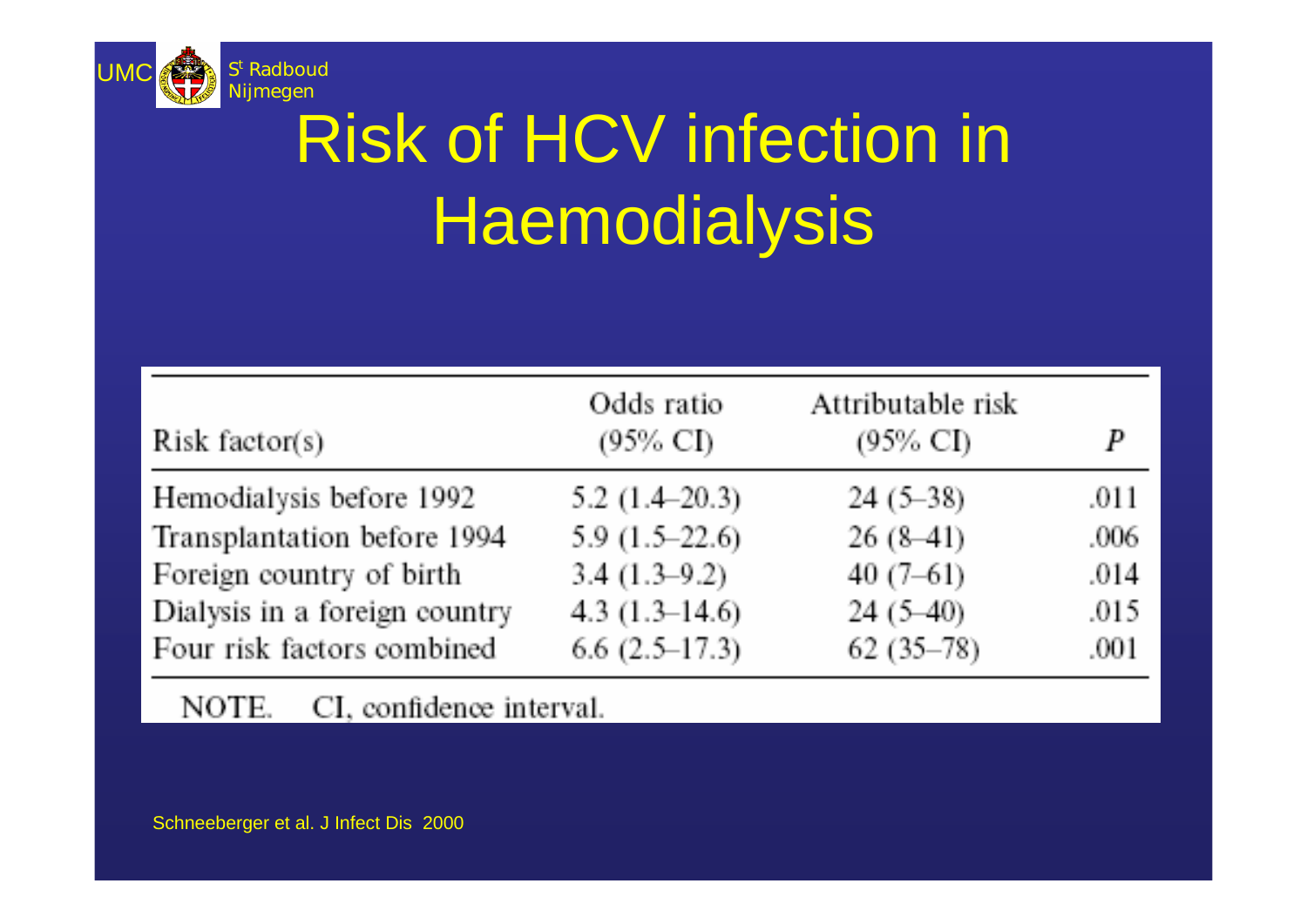

## Haemophilia patients



Fig. 1. Flowchart of selection of study population.

**Results**

#### • 54% current HCV infection

• Higher HCV rate in Haemophilia B (84% vs 67%)

Posthouwer et al. Haemophilia 2005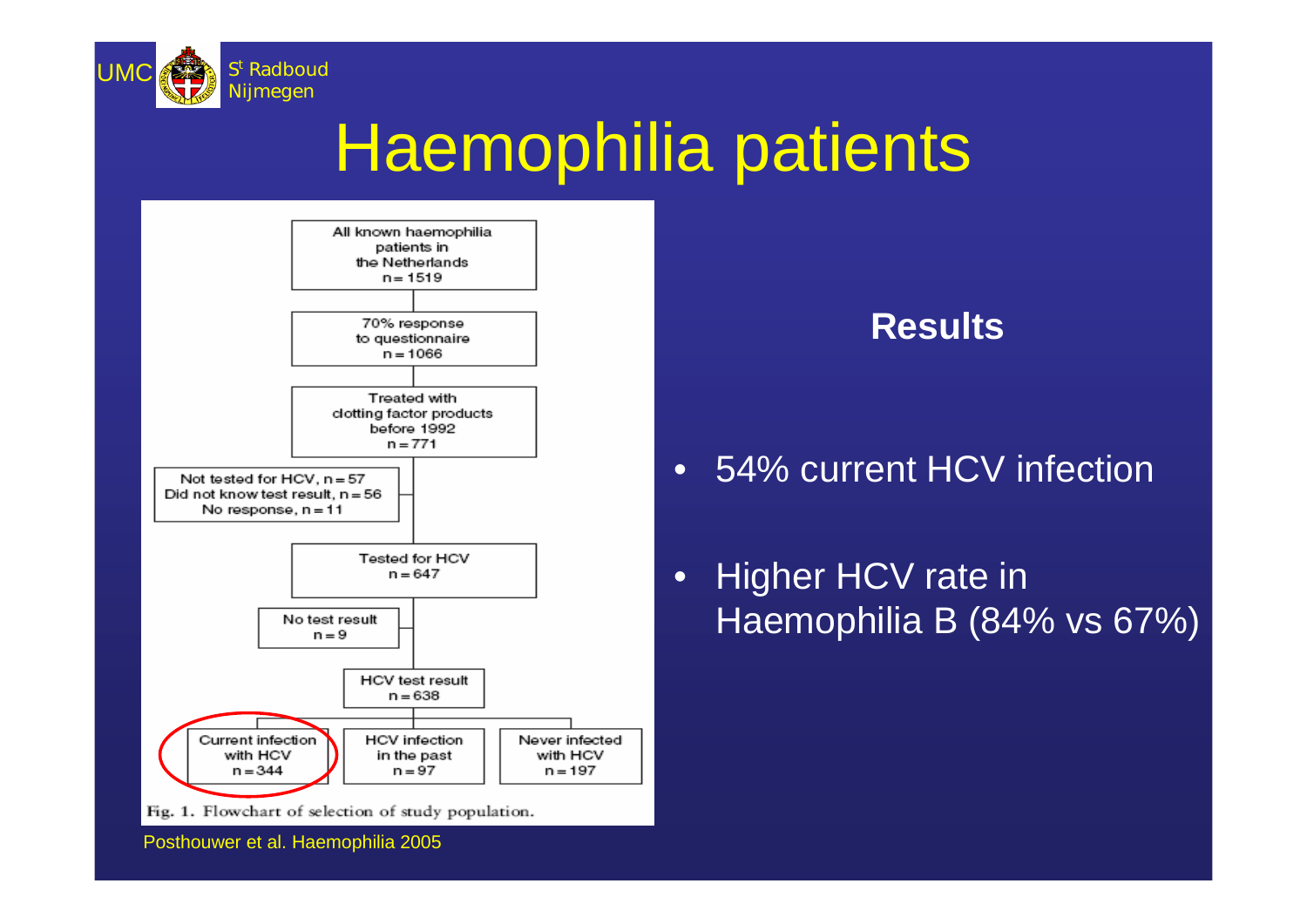

## Immigrants

#### ~ 2.16% HCV infected

| bevolkingsgroep                    | omvang van de<br>1e generatie <sup>18</sup> | omvang van de<br>2e generatie <sup>18</sup> | schatting van de<br>HCV-prevalentie in het<br>herkomstland $(in \%)$ <sup>13 19</sup> |
|------------------------------------|---------------------------------------------|---------------------------------------------|---------------------------------------------------------------------------------------|
| Turks                              | 195 100                                     | 173 500                                     | $1, 5 - 2, 9$                                                                         |
| Surinaams                          | 186 000                                     | 147 500                                     | $1,0-5,5$                                                                             |
| Marokkaans                         | 168000                                      | 161 500                                     | $1, 1 - 2, 9$                                                                         |
| Indonesisch                        | 126 000                                     | 263 900                                     | $2, 1 - 2, 9$                                                                         |
| Antilliaans/ Arubaans              | 78 900                                      | 51000                                       | $1, 0-1, 9$                                                                           |
| algemene bevolking<br>in Nederland |                                             |                                             |                                                                                       |

\*Op basis van een bevolkingsomvang van 16.357.992.<sup>18</sup>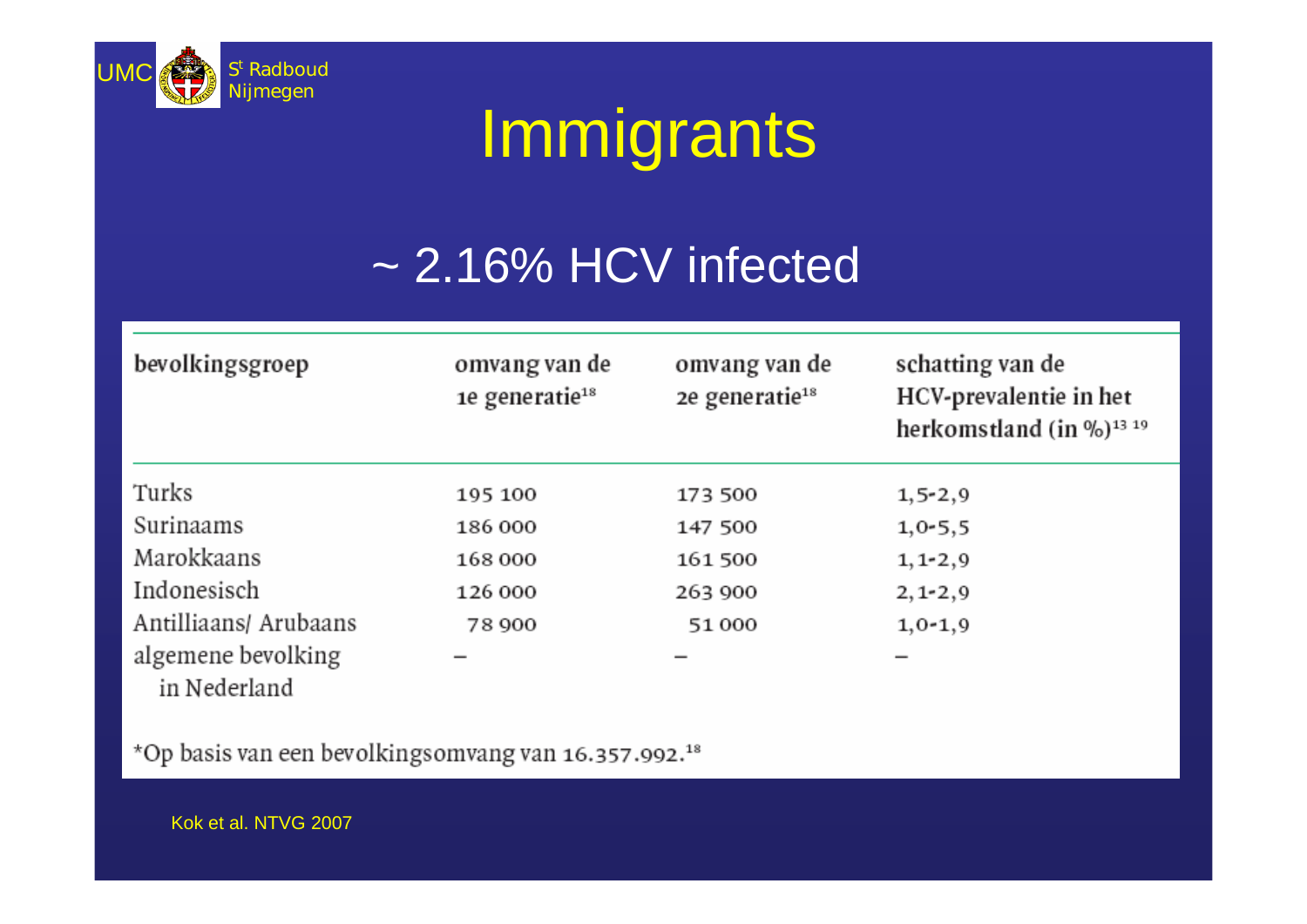

#### Men who have sex with men (MSM)

• Retrospective: MSM in Amsterdam Cohort Study 1985-2003

• HCV incidence: 0.18/100 person years (PY)

• HCV prevalence: 1.3% (24 of 1836)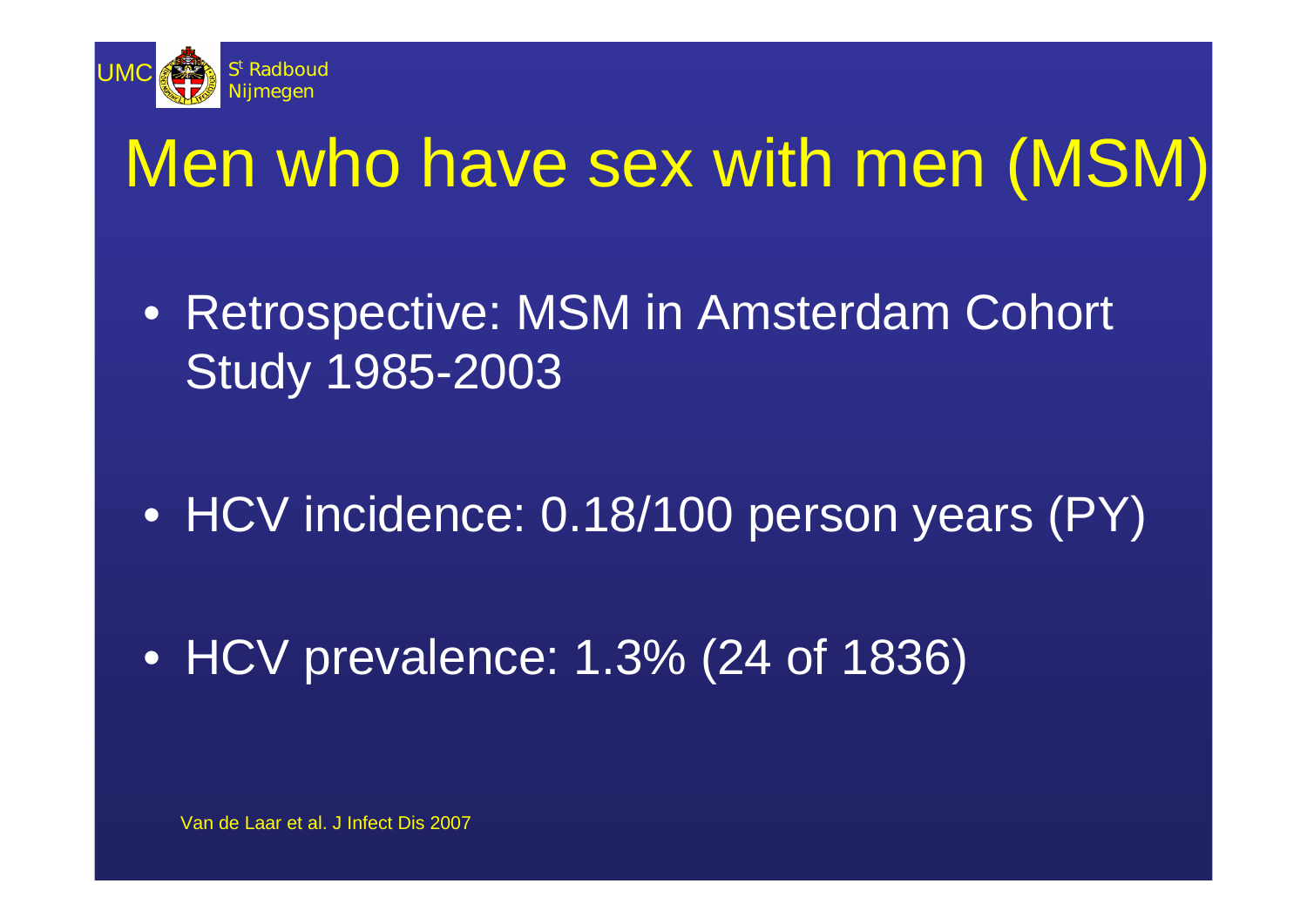

### Transfusion before 1992

|                              | incidentele<br>bloed-<br>transfusie |
|------------------------------|-------------------------------------|
| Input parameters:            |                                     |
| omvang                       | 8000000                             |
| prevalentie                  | 0,0017                              |
| fractie getest               | 0.05                                |
| Output variabelen:           |                                     |
| aantal HCV positief          | 13600                               |
| aantal tests                 | 400000                              |
| aantal diagnoses             | 680                                 |
| tests per diagnose           | 588,24                              |
| bijdrage risicogroep aan to- | 22,03                               |
| taal $(in %)$                |                                     |
| gevonden gevallen in risico- | 1,10                                |
| groep (% van totaal aantal   |                                     |
| gevallen)                    |                                     |